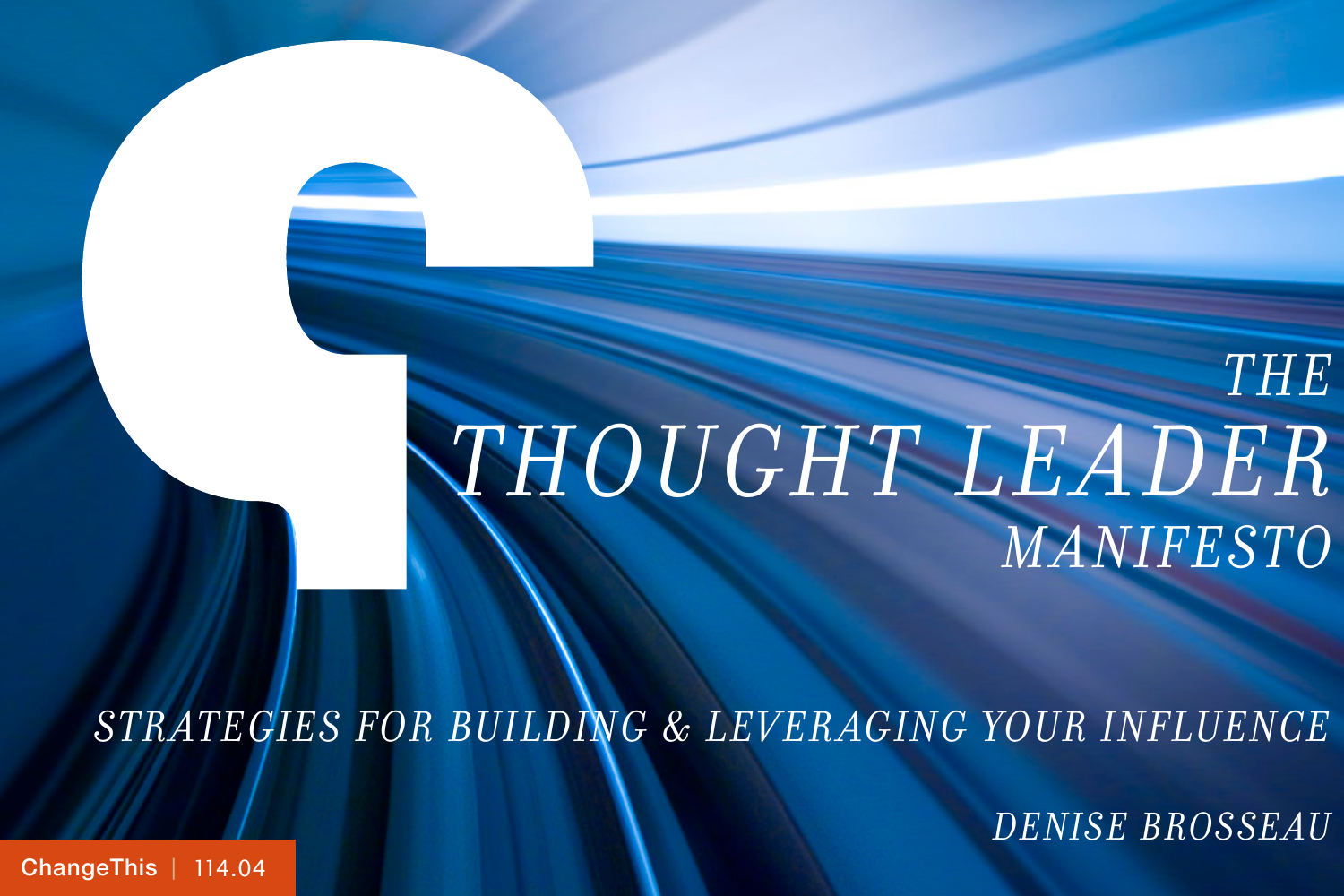## Whether you're an executive, entrepreneur, or a non-profit leader, your success is often dependent upon your ability to engage and enroll influencers to get on board with your ideas.

When you create connections with recognized and well-respected influencers, you move from a "one-to-many" to a "many-to-many" model, empowering others to carry your ideas forward to their communities.

What follows are 12 strategies to secure the support of influencers and empower them to amplify your message. As you read through these ideas—from such diverse realms as politics, publishing, technology, content marketing, and education—imagine how each of them might apply in your situation, then get creative and add your own innovations.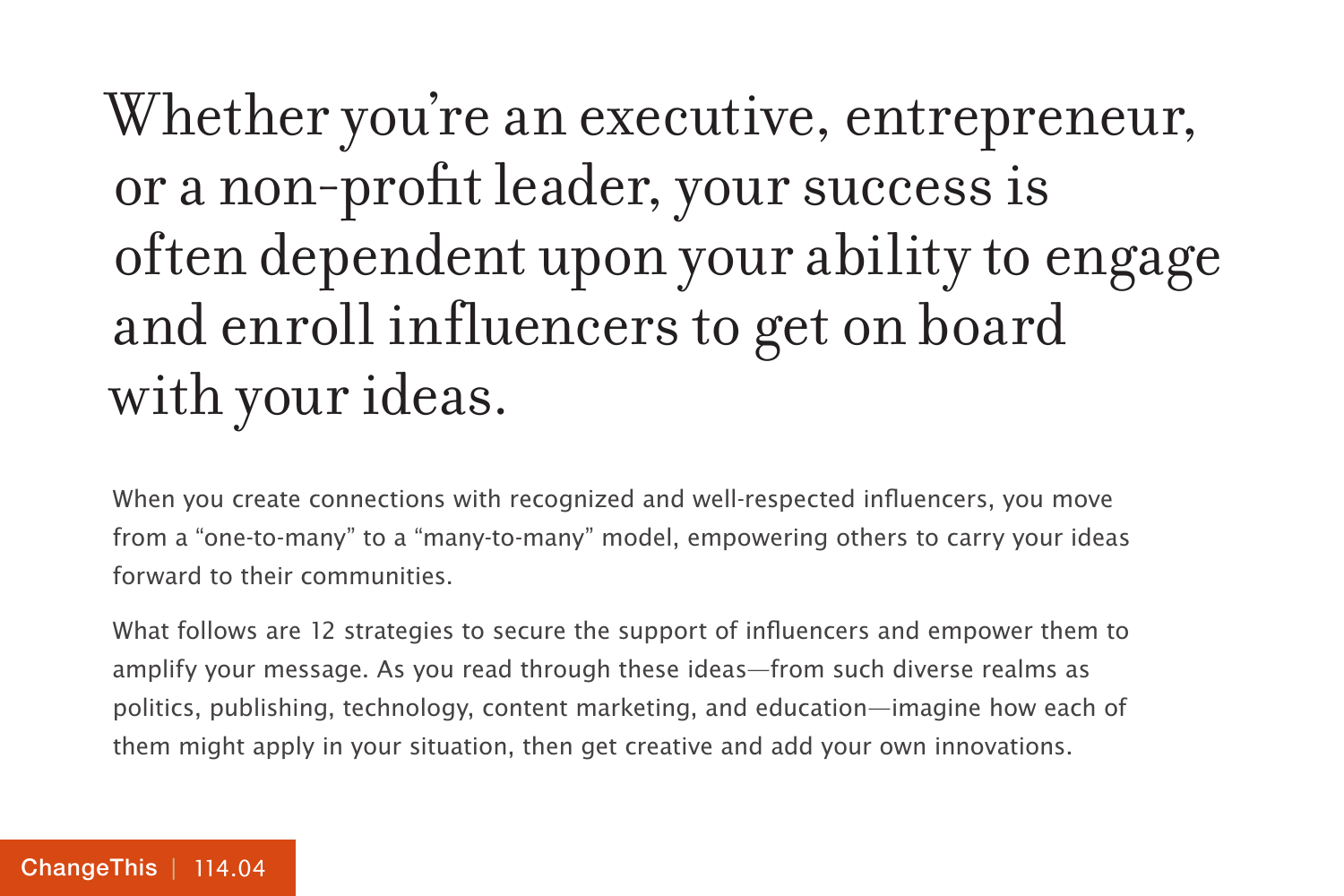#### The House Party

Most prevalent in politics and non-profit fundraising, house parties come in all shapes and sizes. At the informal end, there are MeetUp style gatherings where a host or hostess gathers their friends and neighbors or opens their house to interested participants. Everyone gathers around the TV to watch a prepared message or joins a conference call or live stream from campaign headquarters to get the latest updates and marching orders.

More formal house parties, usually large dollar fundraisers, are gatherings held in grand private homes with far more pomp and circumstance. The champagne flows freely and the presentations are short, but the coffers are usually full by the end of a few of these evenings.

**Lesson:** Leverage your personal network to gain momentum for your ideas and funding for your cause. How can you use a house party strategy to educate and engage people with your ideas?

*When you create connections with recognized and well-respected influencers, you move from a "one-to-many" to a "many-to-many" model, empowering others to carry your ideas forward to their communities.*  66<br> *we*<br> *to*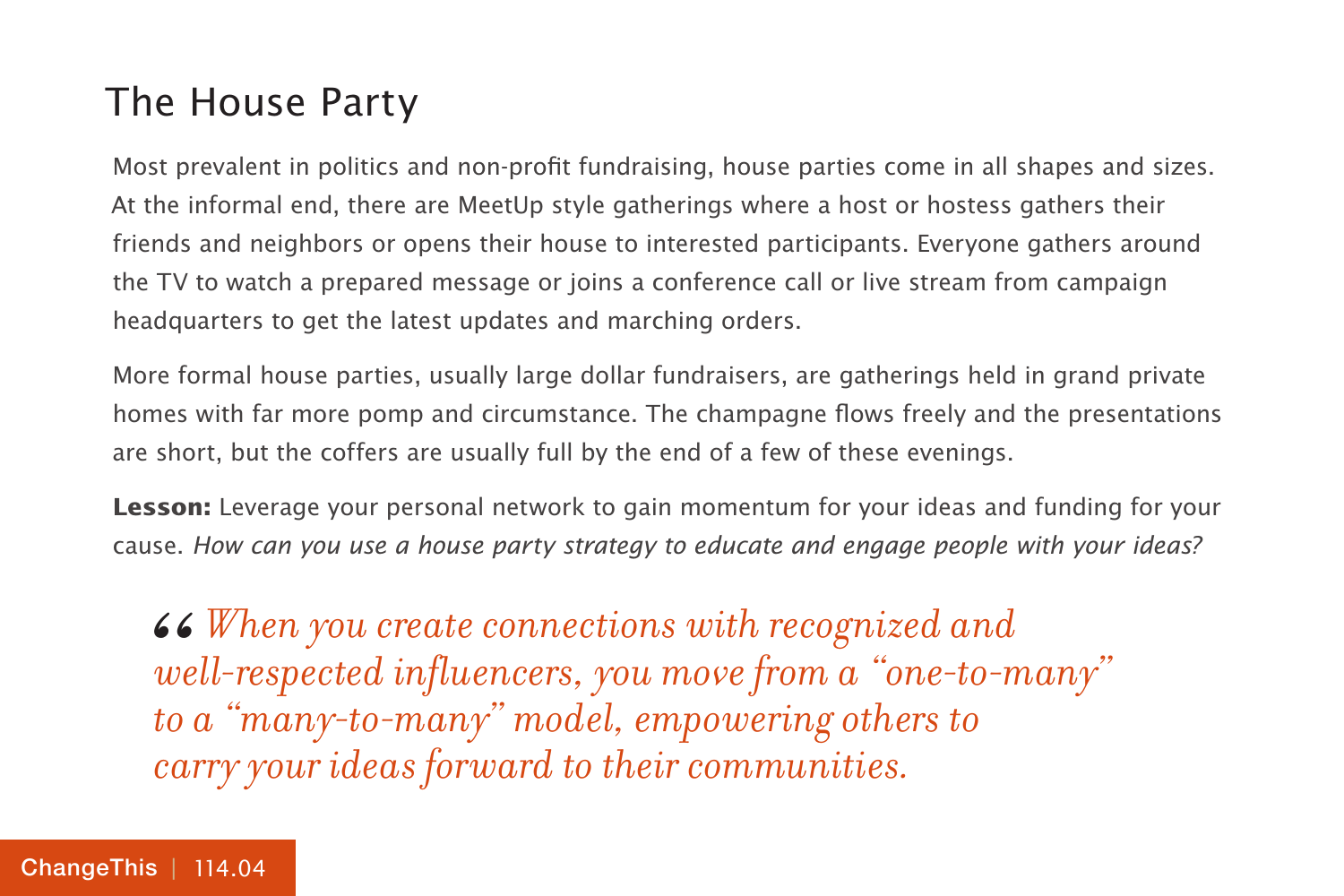### The Listening Tour

Another popular political technique is the listening tour. Think back to Hillary Rodham Clinton's successful 1999 campaign for the New York State Senate. She kicked it off with a listening tour around the state, which gave her a chance to hear the concerns of potential voters and gain familiarity with the state's issues and challenges.

This strategy works outside of politics just as well. When my client, Van Ton-Quinlivan, was appointed to be the Vice Chancellor of Workforce and Economic Development of California's Community Colleges, she launched her own listening tour to introduce a new statewide initiative, [Doing What MATTERS](http://doingwhatmatters.cccco.edu/Overview.aspx) for jobs and the economy, an innovative campaign to close the skills gaps across the state.

Hosted by well-established community leaders in different regions of the state, Ton-Quinlivan shared her vision in Town Hall meeting settings. The combination of her hosts' political capital and the setting on their home turf opened people's minds to her ideas and increased the engagement with potential stakeholders.

**Lesson:** Take yourself to your stakeholders and create a safe environment for them to voice their views and hear your ideas. Who are the key leaders in your community that could host a listening tour for you? Which stakeholders should be invited?

#### [ChangeThis](http://changethis.com) | 114.04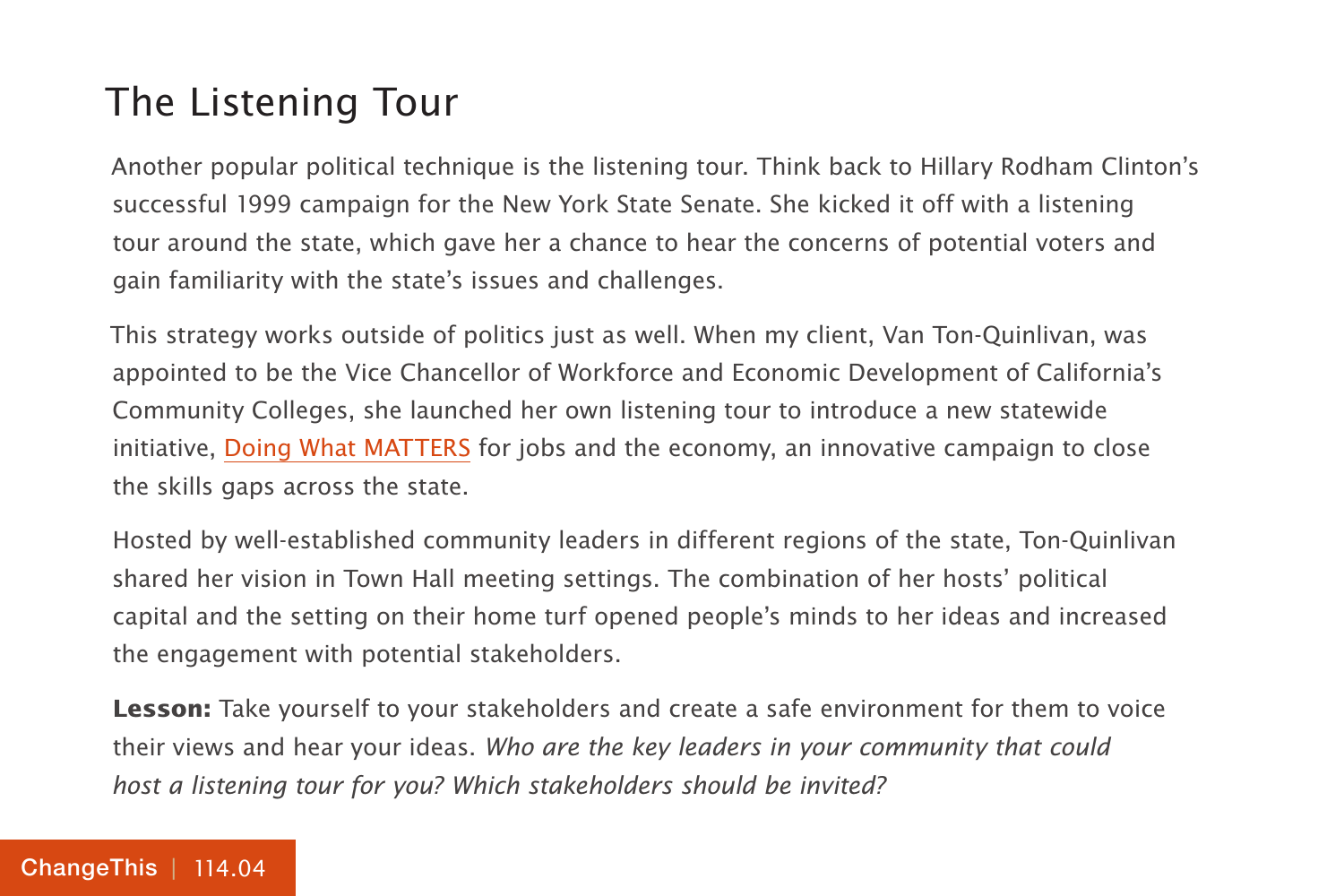#### The Media Tour

While the media tour has been a standard way of building traction for books, products, and services for years, the outlets for gaining a listening or reading audience have broadened substantially. No longer limited to the Sunday morning talk shows with their vigilant gatekeepers, media has gone online to thousands of internet radio shows hosted by local business owners, authors, and community spokespeople. On the print side, we are no longer limited to the large publications like The New York Times or Wall Street Journal; there are more blogs and news sites popping up every day, not to mention news apps that curate information for targeted audiences.

The good news (and bad news) is that there are numerous opportunities to reach those you want to influence. Whether you opt for a guest blog strategy where you secure guest blog opportunities on well-trafficked sites, or a guest appearance strategy in which you secure interview opportunities with local and national radio or television programs (or both), the key is to develop a few (3-5) key points and keep reinforcing those points throughout.

**Lesson:** Find the well-trafficked sites or shows where your audience is already listening and stick to 3-5 key points that are easy to remember and repeat. How can you use the media to amplify your message and build your reach?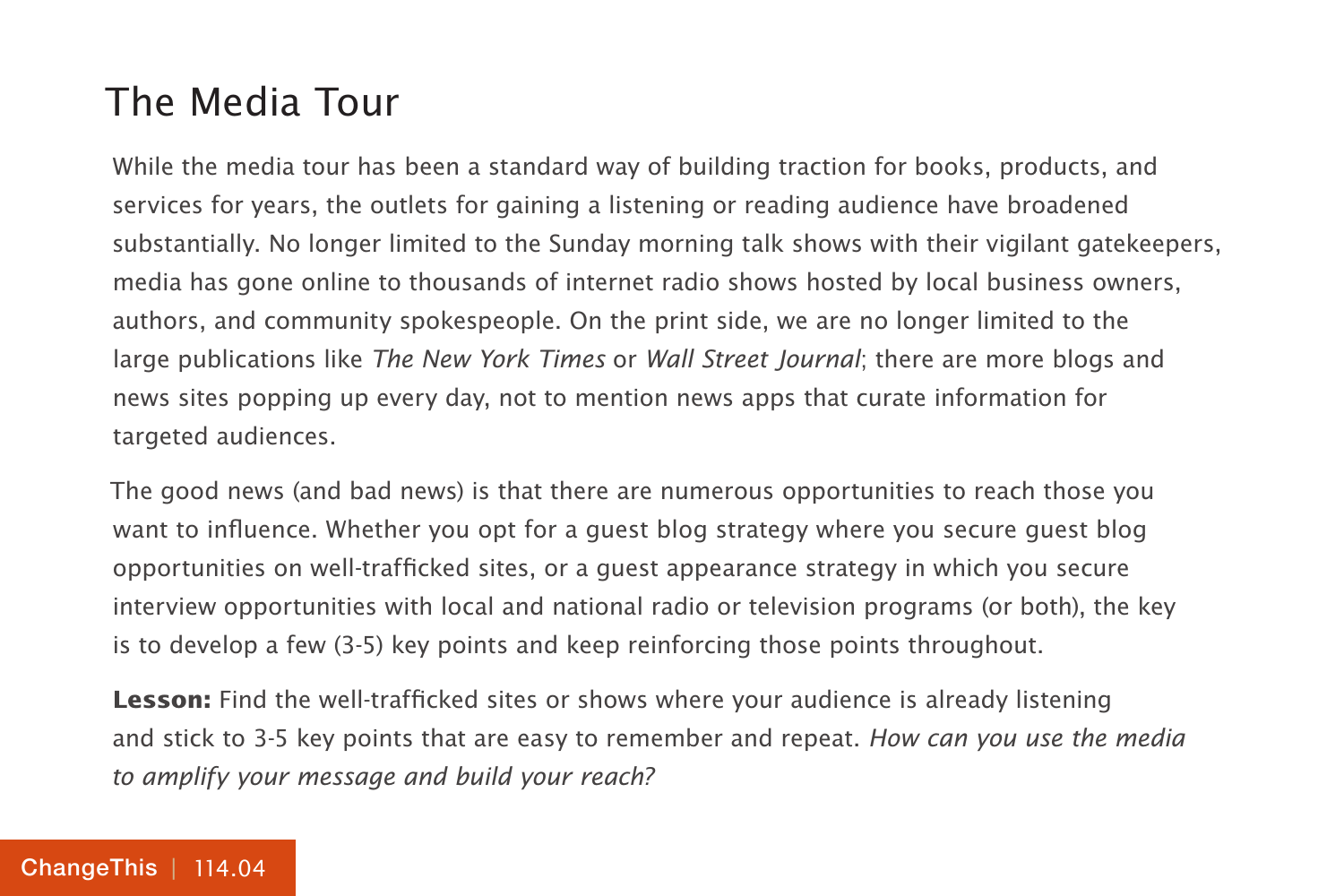#### Participatory Design

Another model of engaging influencers is to enroll them in the process right from the start. When author and social entrepreneur Miki Agrawal began to explore starting a healthy pizza restaurant at the age of twenty-five, she had no industry experience but she did have a wide and varied network. She convened about twenty people she knew, including bankers, interior designers, and an architect, for dinner and brainstorming, and in a few hours they put together her menu and came up with a clever name, Slice Perfect, for her first restaurant. The many other ideas they developed that night ensured that her New York City restaurant (later renamed WILD) rose above the rest. In addition, several of the attendees became investors and others provided design, marketing and financial expertise to get the new venture off the ground. Agrawal has since documented her adventures, including launching her second restaurant with Tony Hsieh of Zappos, in her book [Do Cool Sh\\*t.](http://www.docoolshit.org/)

**Lesson:** It's not about what you know, it's about co-creating (or crowdsourcing) the best ideas from your network. How could you bring together people you know from a variety of diverse backgrounds to share their expertise?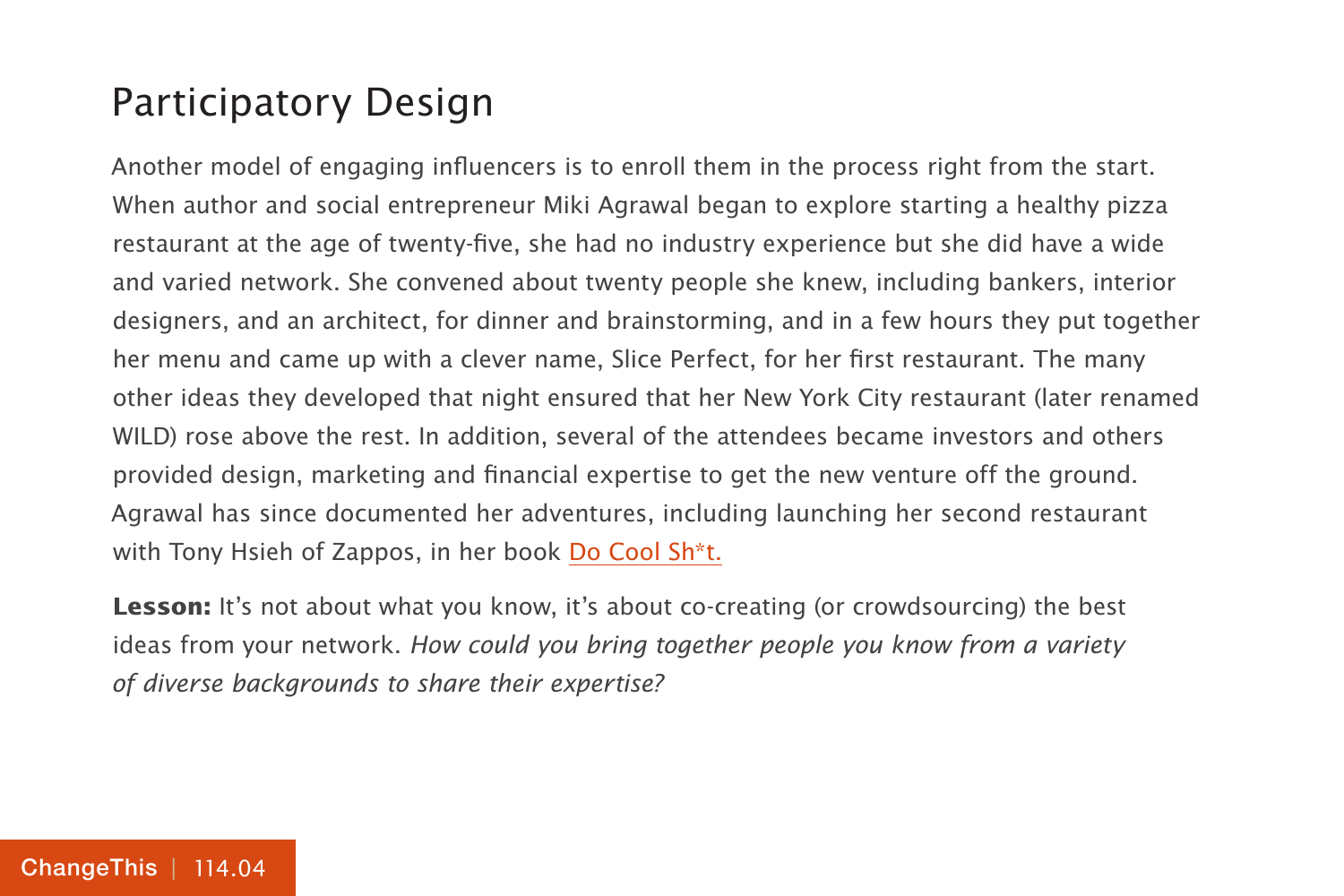#### Crowdsourcing

While participatory design brings together people you know with strategic skill sets that complement your own, crowdsourcing brings together people you may or may not know who share your job title or area of expertise. One of the best-selling business books of the last few years, [Business](http://www.businessmodelgeneration.com/book) [Model Generation,](http://www.businessmodelgeneration.com/book) was actually collaboratively co-authored by 470 strategy practitioners from around the world under the guidance of Alexander Osterwalder and Dr. Yves Pigneur. Each co-author shared their best ideas and also co-financed the independently produced and beautifully designed final outcome. As each co-author was an influencer in their respective industries and/or country, the final book gained immediate widespread attention and a large following.

**Lesson:** Who says they won't pay to play? Who are the top practitioners in your particular niche? How could you gather their best ideas for the benefit of all?

**46** It's not about what you know, it's about co-creating (or crowdsourcing) the best ideas from your network. How cou you bring together people you know ... to share their expert *crowdsourcing) the best ideas from your network. How could you bring together people you know … to share their expertise?*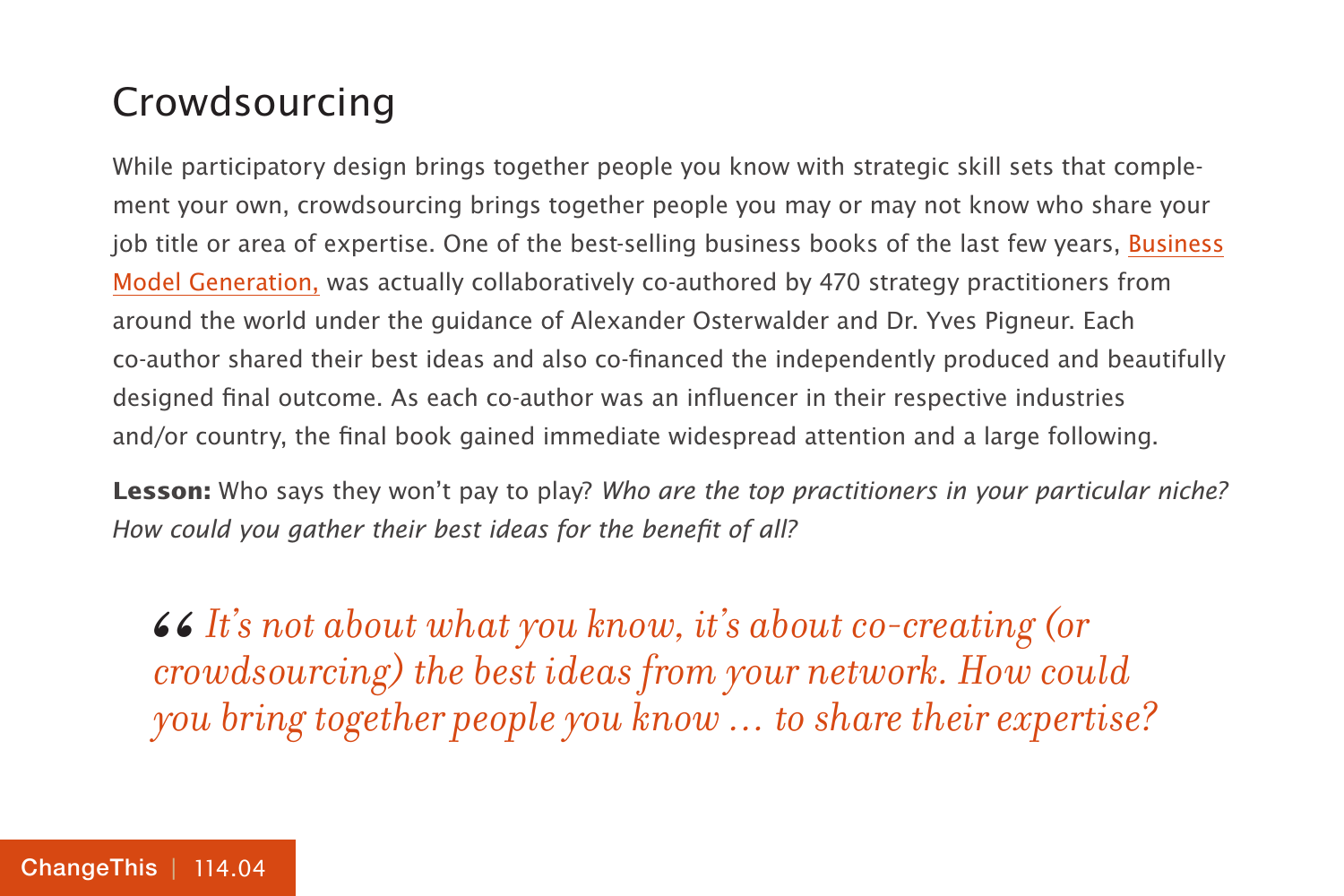### Set Up an Innovation Challenge

Another form of crowdsourcing is to send out an open call for solutions to a wide variety of networks. Outline what you're looking for and offer a prize to recognize those whose solutions are adopted. This is most effective when you can bring together multiple networks, each with their own large community, right from the start.

In May 2013, eight different organizations formed the [Global Women's Leadership Alliance](https://www.innocentive.com/ar/challenge/10300000035) and offered a \$1,000 prize for ideas on how to radically accelerate the development of leadership capacity in women and girls around the globe. By tapping all of their networks, these influencers expanded their reach exponentially. On a larger scale, the [Knight Foundation](http://www.knightfoundation.org/press-room/press-release/knight-news-challenge-health-winners-announcement/) created a \$2.2 million health data challenge calling on companies, nonprofits, and individuals to submit ideas on how to turn large, publicly available datasets into useful information to inform health policy or help consumers make better decisions. Perhaps the largest and best known of these initiatives is the X Prize Foundation's efforts to "spark radical breakthroughs for the benefit of humanity" through their global competitions in the area of space exploration.

**Lesson:** When the right people aren't in your network, a monetary incentive might be necessary to gain their attention. Who might provide funding for a broad call to action to expand your efforts?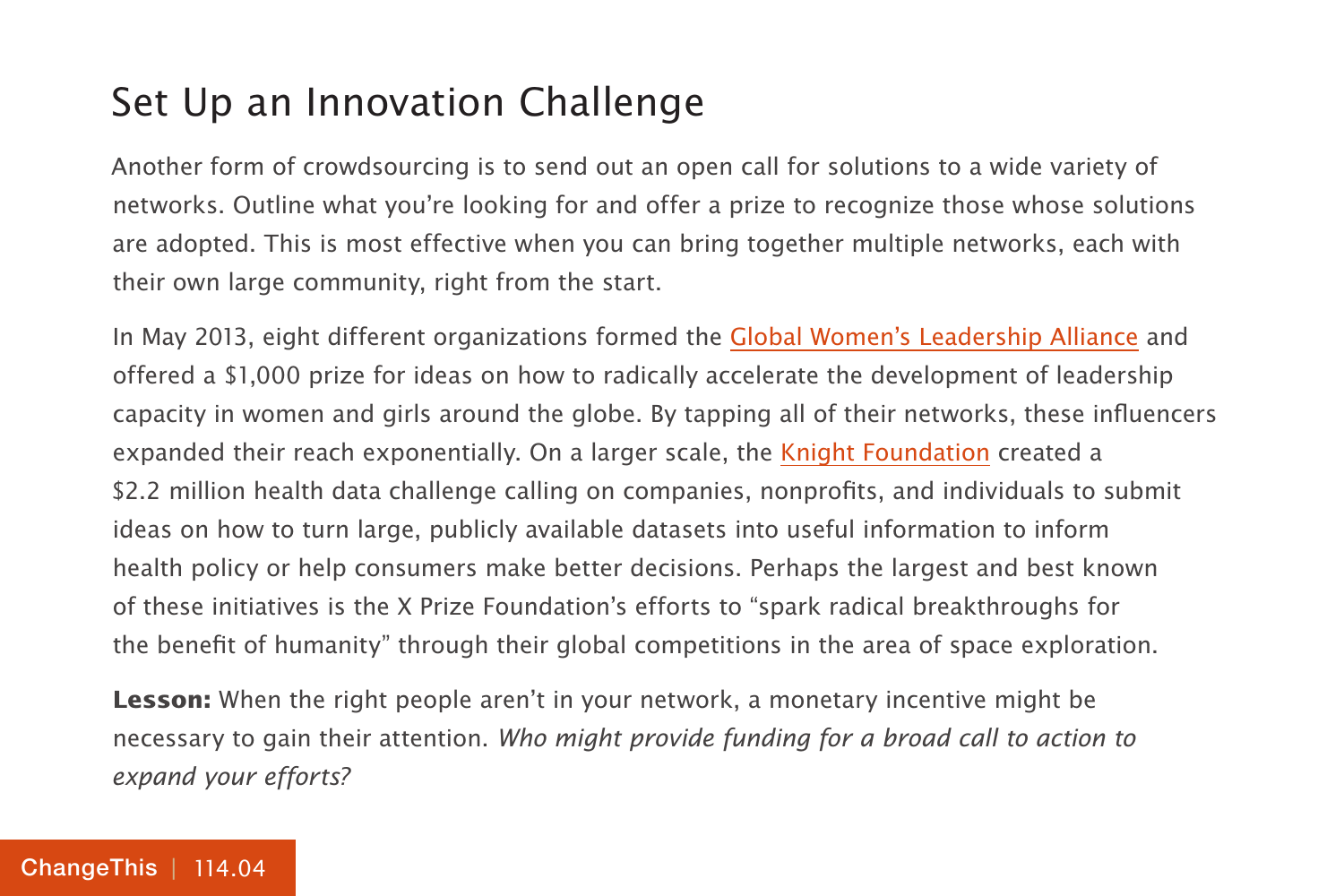#### Leverage Top Influencers

When the founders of the Content Marketing Institute (CMI) began to build their followership, no one could have predicted that in three years they would have 80,000 e-mail newsletter subscribers and 150,000 unique site visitors per month. Given that all they had at the start was a budget of \$6000 a month, a well-honed list of the 42 top influencers in their niche of content marketing bloggers and a good editorial team, this has been a remarkable few years.

Through a combined strategy of regularly showcasing the work of these 42 key influencers on CMI's social media sites and creating a research methodology to rank the influencers quarterly, CMI began to gain credibility and popularity not just among the influencers themselves but also among their followers.

CMI then invited each influencer to provide content on the CMI daily blog, using their editorial staff to assure that the content was well edited and positioned the influencer appropriately. They also created regular eBooks featuring case studies of these influencers to give them even more opportunities to shine. In turn, each influencer shared their content with their already wide audiences, with links back to the CMI blog and website.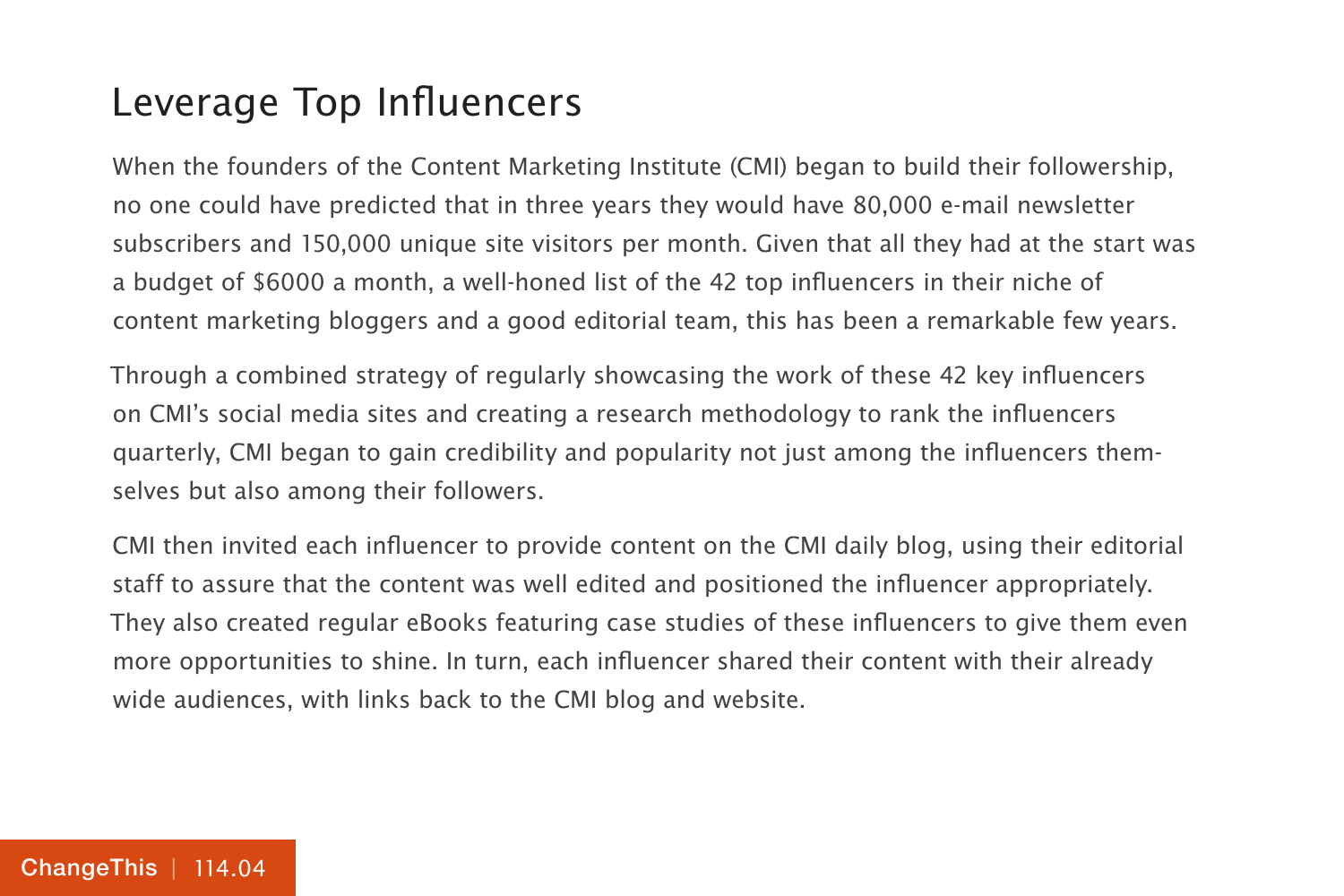Over time, those followers became CMI followers as they tracked back and found significant additional content worthy of their attention. Learn more about How to Create Faster Relationships with Influencers from CMI's Joe Pulizzi.

**Lesson:** When your budget is limited, focus on what's most important to making your community look good. How could you build an influencer list in your industry or niche and begin to build reciprocal relationships using the CMI model?

#### Host a Cheese Party

Lest you think that every influencer strategy has to begin and end with business, let me share the story of the [Beijing Cheese Society.](https://www.facebook.com/BeijingCheeseSociety) In 2004, my friend Sharon Ruwart moved from Palo Alto to Beijing with her family. Given that the Chinese are predominantly lactose-intolerant, Sharon created an instant community when she began hosting cheese parties for expatriates who were overwhelmingly 'dairy-deprived.'

A confirmed turophile (a lover of cheese) with an encyclopedic knowledge of cheese history, production, and varieties, Sharon's parties began with a cheese quiz and ended up building lifelong personal and professional connections.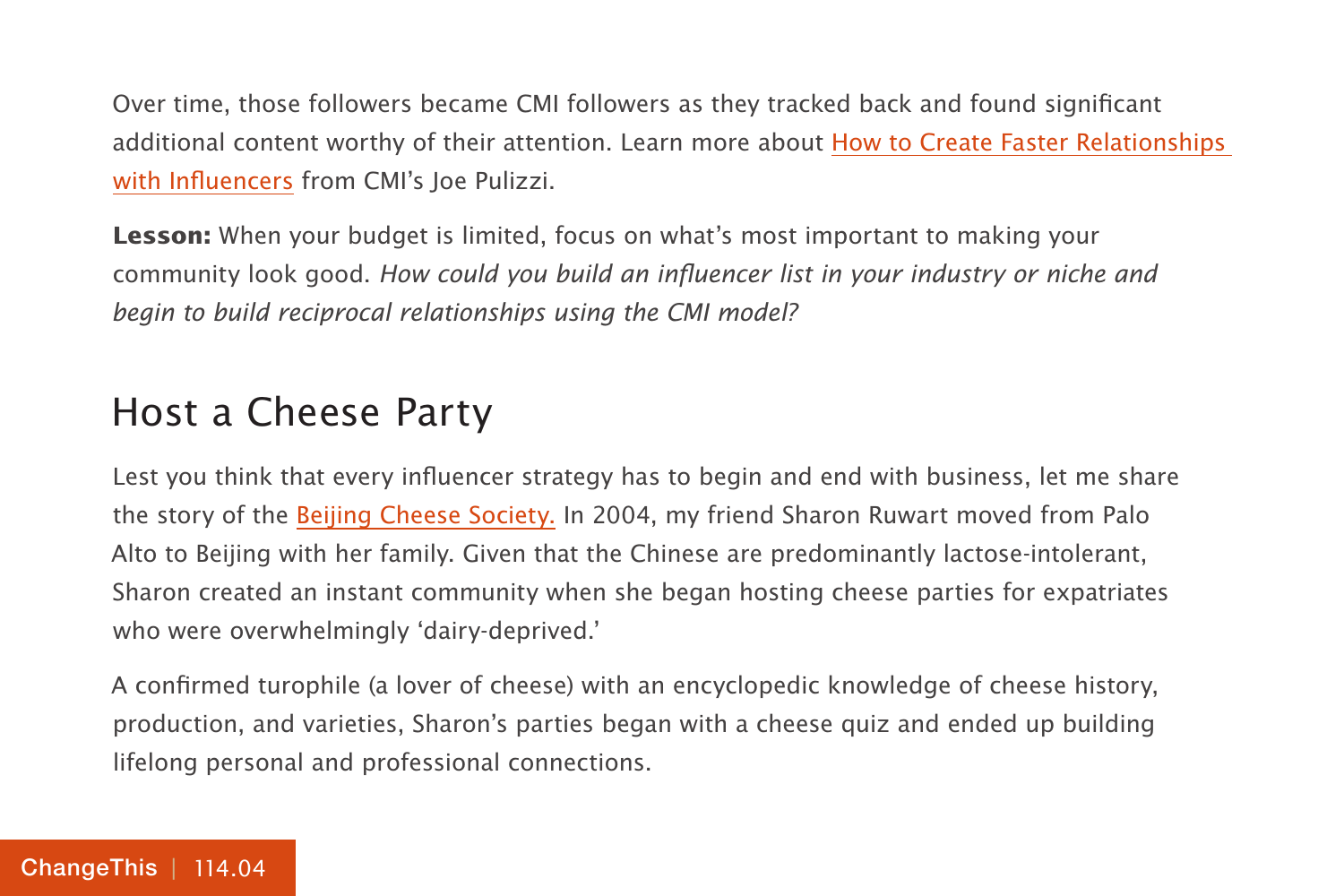After Sharon was invited to host a Cheese Society event for the American ambassador, the group grew to include a veritable who's who guest list for its monthly gatherings, including senior diplomats, heads of news bureaus and leaders of international chambers of commerce. Society members who were traveling abroad became "cheese mules," purchasing and carrying home fifty pounds of cheese from places like Australia, South Africa, Russia, and Israel. Local restaurateurs, who quickly caught on to the value of the Cheese Society members' clout, hosted the events.

Sharon's Cheese Society relationships also came in handy when she was hired to serve as the first American-born country manager for Elsevier Science & Technology, a scientific publishing company. Her new community connections opened doors that had long been closed to her new employer, and she never let on that it was her passion for cheese that gave her such wide and unique access.

**Lesson:** Don't underestimate the value of a shared hobby to create a valuable community of influencers. How can you create your own community around an area of personal interest that might help you win over top influencers?

*Lest you think that every influencer strategy*  66<br>ha *has to begin and end with business …*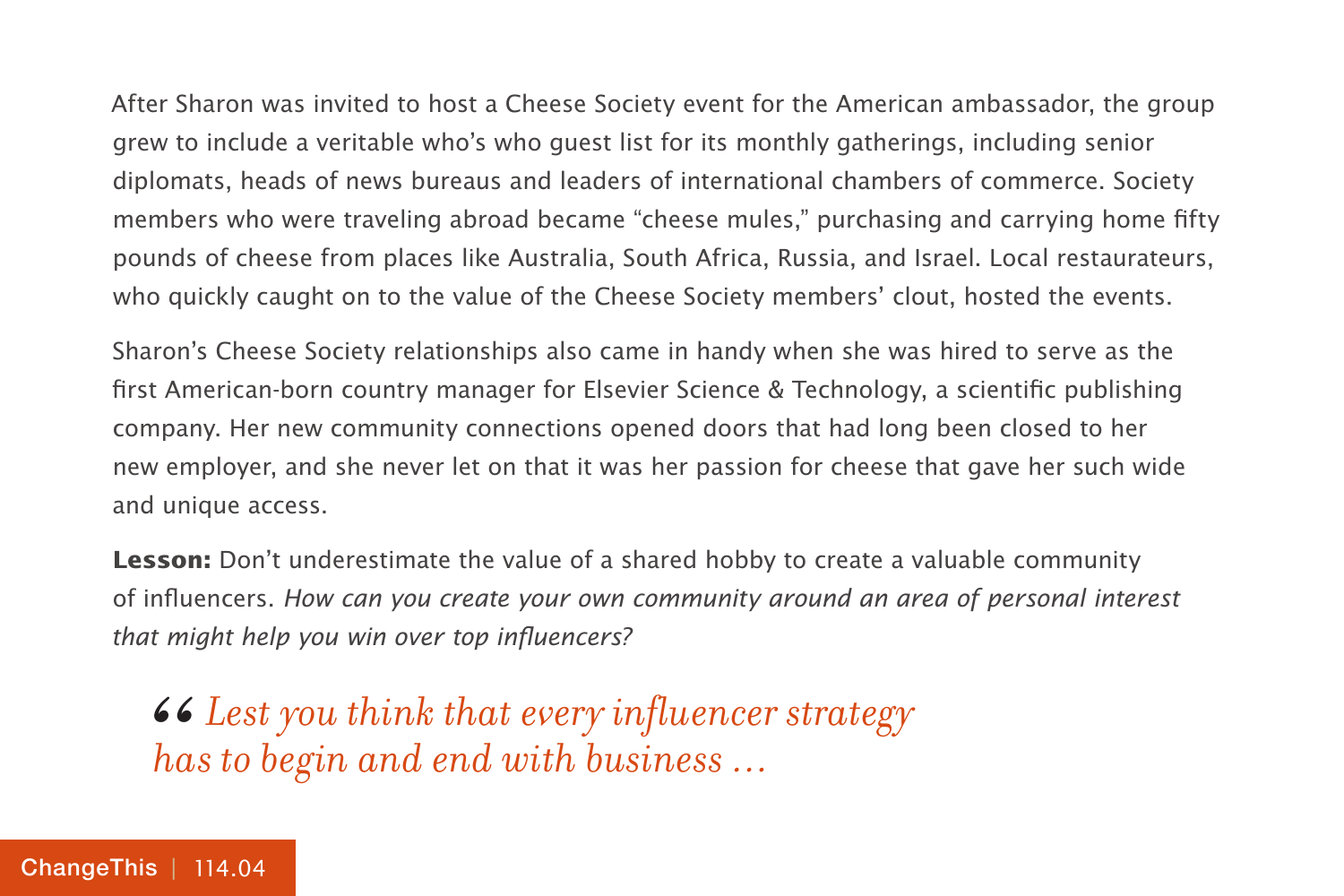#### Build Your Own Generation of Influencers

If you have the patience and time, another effective strategy comes from the technology & utility industries, where they are willing to take a long-term view because of big potential payoffs.

When Autodesk first began selling their AutoCAD software, they were a new market entrant into a new market category. With no ready set of customers, they realized they would need to develop the next generation of CAD-trained designers themselves. To do that, they provided their products free of charge to colleges and universities in hopes that when the newly CADtrained architects and product designers got their first jobs, they'd take their tools with them.

Another example of this strategy in action can be found in the California utility industry. The industry regulatory body, the CPUC, has for many years required utility companies like Pacific Gas and Electric to develop and disseminate [classroom training materials](http://www.pge.com/energenius/) as part of their push for increased energy efficiency across California. By teaching grade school students to recycle, to turn off the lights, and about the value of alternative energy, the CPUC is influencing the next generation to grow into more conscious adults with better "green" habits than their parents. The strategy seems to be working as California's energy use has now fallen to 48th in the nation because of these and many other energy efficiency efforts within the state.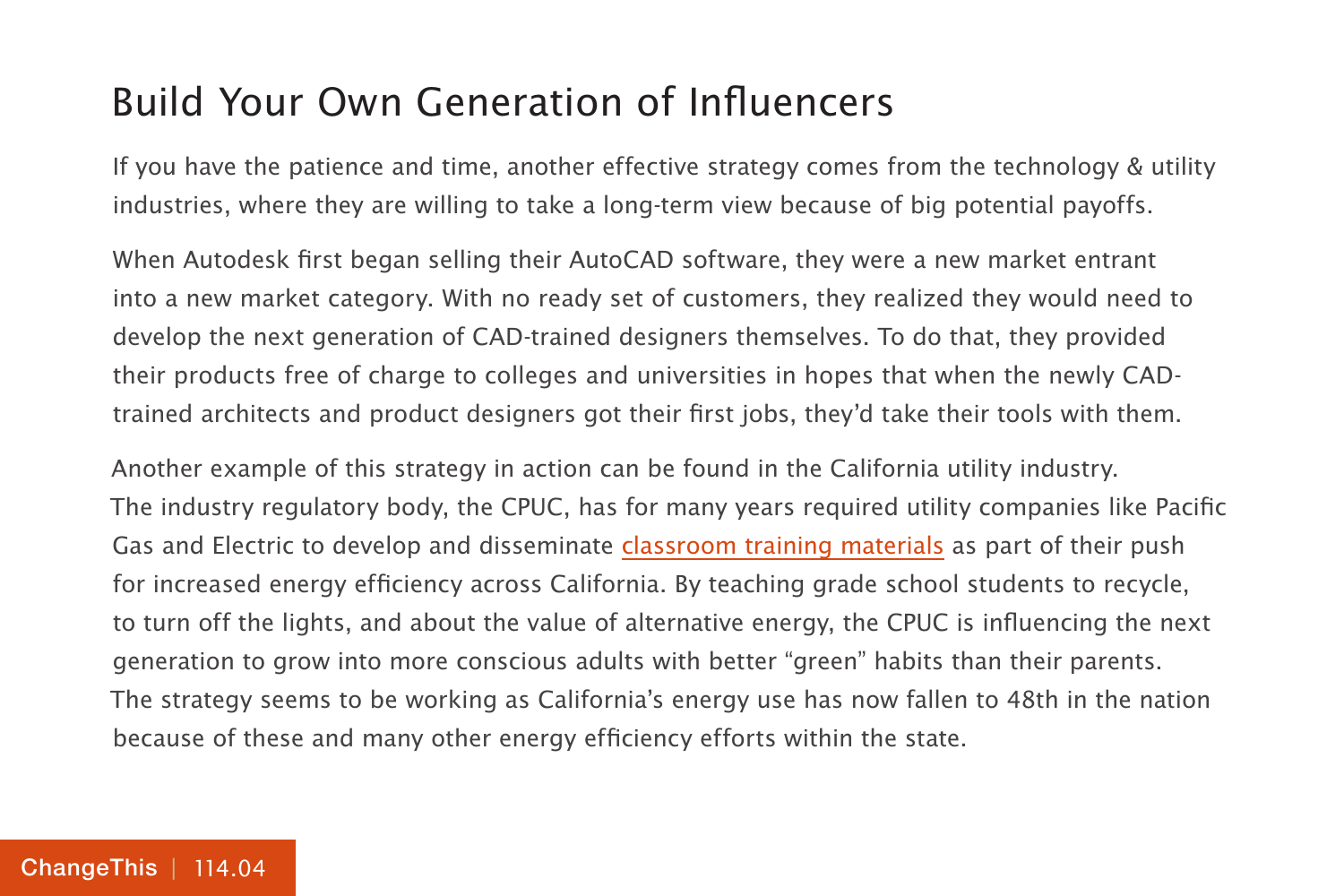**Lesson:** When there is a large pay-off or an intractable challenge, it's important to build a longterm influencer strategy. How can you take a long-term approach to building the next generation of influencers for your ideas?

#### Create Your Own Faculty

When you are championing change on a national scale, especially if you are moving quickly, one effective strategy is to create a national faculty. When your faculty includes already well known and respected community leaders, you are far more likely to gain people's attention and buy-in.

Mary Hughes is a longtime political consultant and the founder of [the 2012 Project,](http://www.cawp.rutgers.edu/education_training/2012Project/about2012.php) a two-year nationwide initiative to identify, engage, and motivate women to run for office for the first time not just for city council and school board seats but for state legislatures and Congress. Her strategy was to do "direct outreach to executive-level, accomplished women, particularly women of color, in the private and public sectors who had not previously considered running for office." She enlisted the help of seventy former elected women, including the former cochair of the Republican National Committee and former Vermont Governor, Democrat Madeleine Kunin, to create a bipartisan "faculty."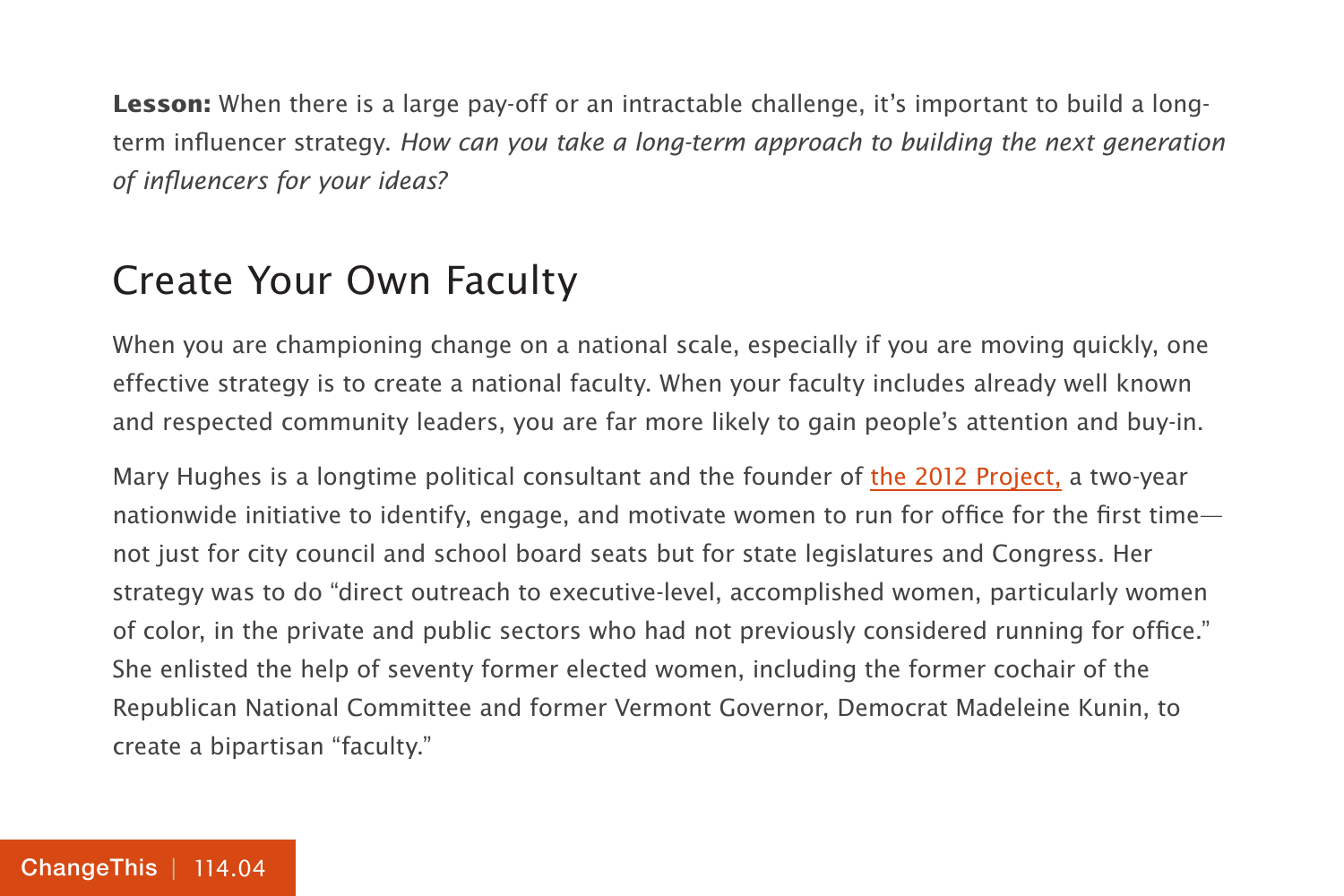These women traveled the country to make the case at annual conventions, professional association meetings, and monthly luncheons that public service was rewarding and productive and that women could make a difference. If women were interested in running for office, they were connected with the many resources in their communities that could teach them how to campaign and support their candidacies.

Simultaneously, Hughes mobilized statewide coalitions of women's organizations to spread the word and launched a large-scale public education campaign to raise awareness of the issue.

The 2012 Project was successful in engaging over five hundred women from the private sector and providing them with road maps to explore a run for office. They also connected these potential candidates with campaign boot camps, fundraising trainings, leadership institutes, and think tanks. Of these 500 potential candidates, 129 filed to run for office and 30 were successful. Another 56 were prepared to run in the next two elections.

**Lesson:** For a regional or national initiative, create your own committed faculty/team to evangelize and push forward your shared agenda. How could you set up a "faculty" to endorse and spread your message?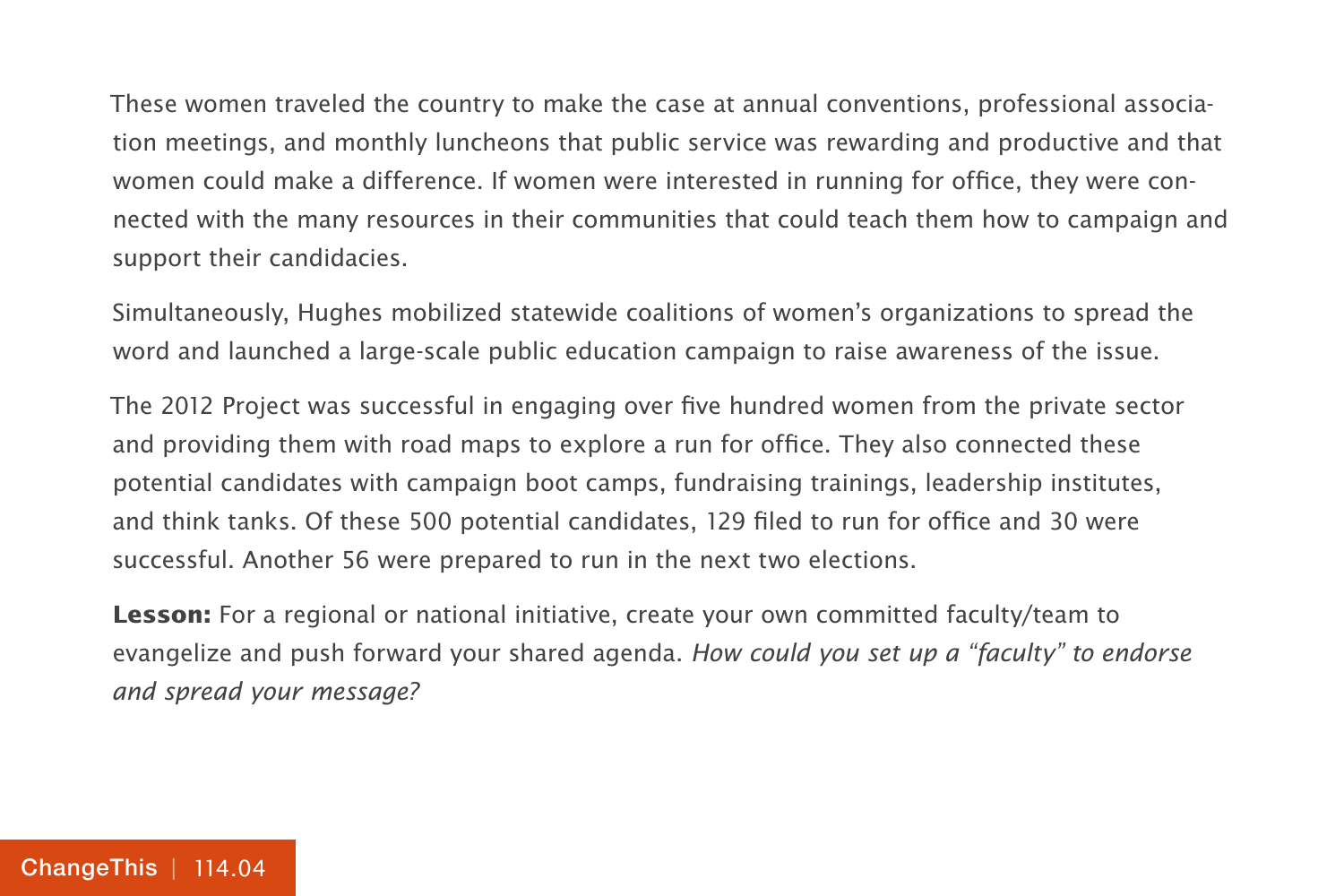#### Train the Trainers

While a faculty of community leaders can bring immediate attention to your ideas, gaining even wider adoption may require a community of trainers who you will train initially but who in turn can become certified, and ultimately paid, trainers. Dr. Michelle May was a practicing physician who had her own secret struggle with food and body image. She began teaching mindful-eating workshops "on the side" while she had a fulltime medical practice. Fourteen years later, she has "retired" from medicine and her "Am I Hungry" Mindful Eating Workshops are now available through corporate wellness programs, medical offices, hospitals, fitness centers, insurance companies, and community programs. What began as an eight-week, in-person workshop and workbook offered to her patients, May eventually turned into books, keynotes, and a train-thetrainer and licensing program. She initially trained Am I Hungry facilitators through teleseminars and webinars, but the training is now available online through a self-paced course that attracts licensees from around the world. Continuing education (CE) credits for the program broaden its reach for nurses, registered dieticians, and psychologists who are required to complete a certain number of CE credits annually.

**Lesson:** Develop a readily transferrable curriculum and then license or certify your own trainers to spread the curriculum far and wide. How could you train and certify others to spread your ideas far and wide?

#### [ChangeThis](http://changethis.com) | 114.04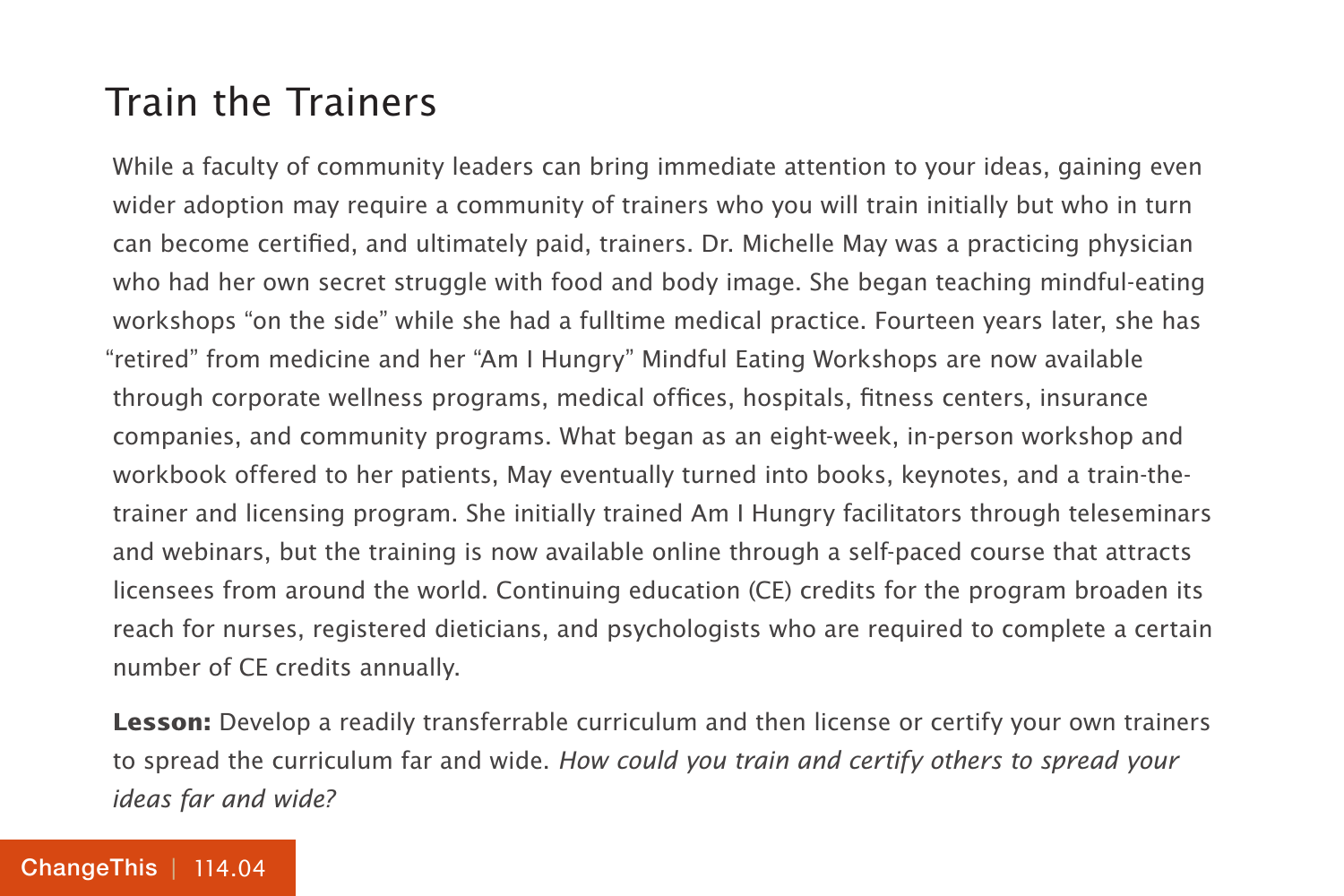#### Empower Your Team

One of the most powerful models for building influence is to empower your own employees as social influencers or brand advocates. Whether your marketing team takes this on or you use a mobile or SAAS solution, you could both increase your employee engagement and expand your reach overnight.

A survey by Dell Corporation found that their employees' social networks had an overlap of only 8% with the audience reached by Dell's marketing efforts. Realizing that over 90% of the audience their employees reach was new to Dell, the company started to rethink the way they were utilizing their own employee base to spread the word about Dell's products and services.

Rather than discourage their employees from Tweeting, posting, and blogging, they began authorizing and investing in all of their employees' efforts to become company evangelists and spread the word about Dell by providing them with training and approved content and messages to send to their audiences.

As more and more brands begin to see the value of employees as advocates, [Social Chorus](http://www.socialchorus.com/) has pivoted their product roadmap to add support for employee advocacy as part of their solution. Today, the company provides Employee Advocate Marketing software and services to dozens of leading brands, including large companies like Whole Foods and Verizon.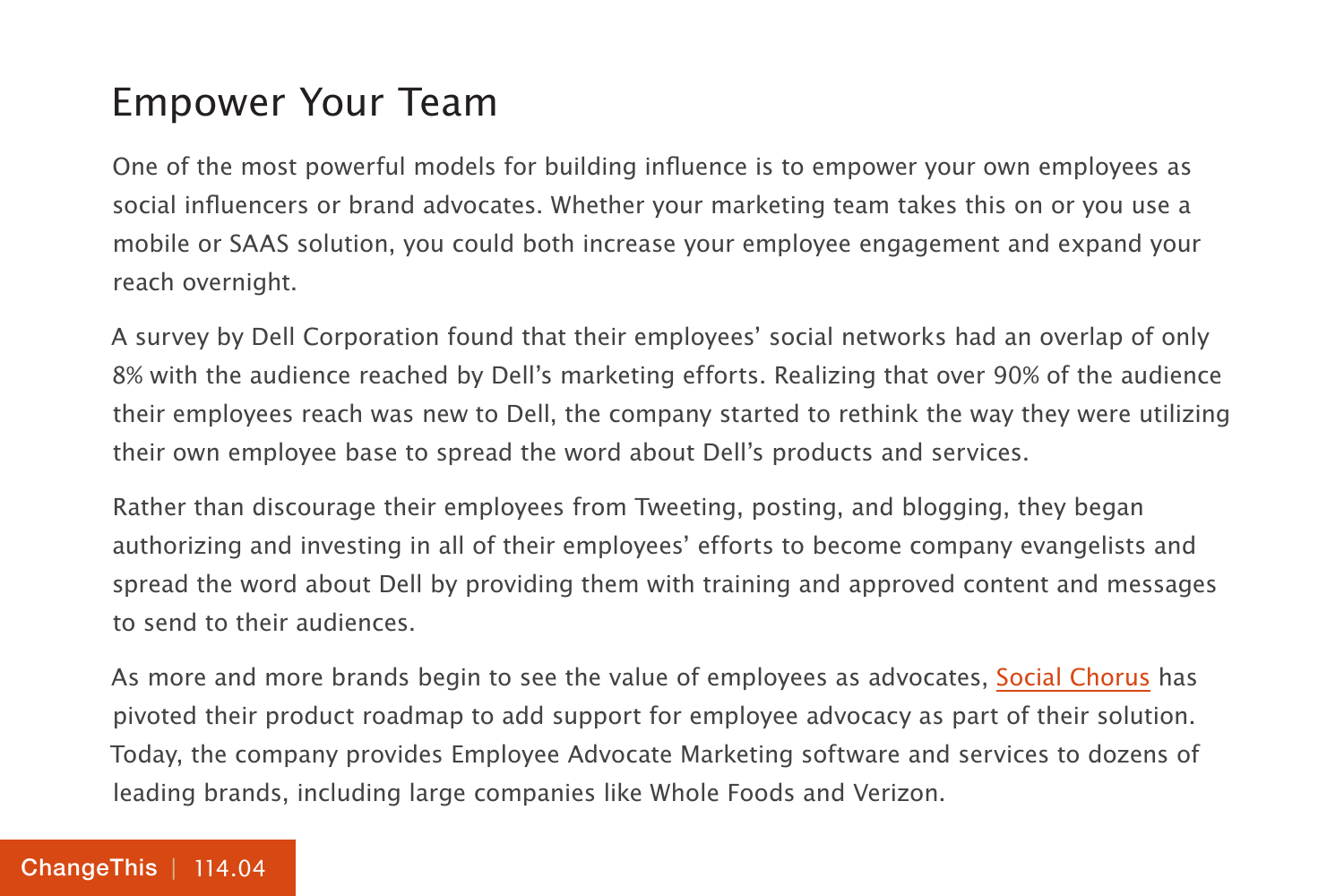These solutions quickly turn company employees into trusted social influencers and advocates that are often far more effective in selling their company's products and services than the original sales teams.

Another company that is taking a unique approach to leveraging a company's employee assets is [ExpertFile.](http://www.expertfile.com/) They have created what is essentially a branded LinkedIn for companies, helping them to showcase their internal experts as thought leaders, building the overall influence and eminence of the organization as well as the visibility and credibility of their key leaders. By positioning the credentials, publications, and biographical details of chosen senior executives, they increase the likelihood that their (and their company's) message is heard on the stage at industry conferences, in the pages of well-read publications, and on the boards of important executive forums.

**Lesson:** Your employees are your best brand evangelists. How could you empower your employees or association members to become trusted social influencers and thought leaders?

 $\bullet$   $\bullet$  These solutions quickly turn company employees into trusted social influencers and advocates  $\ldots$ *into trusted social influencers and advocates …*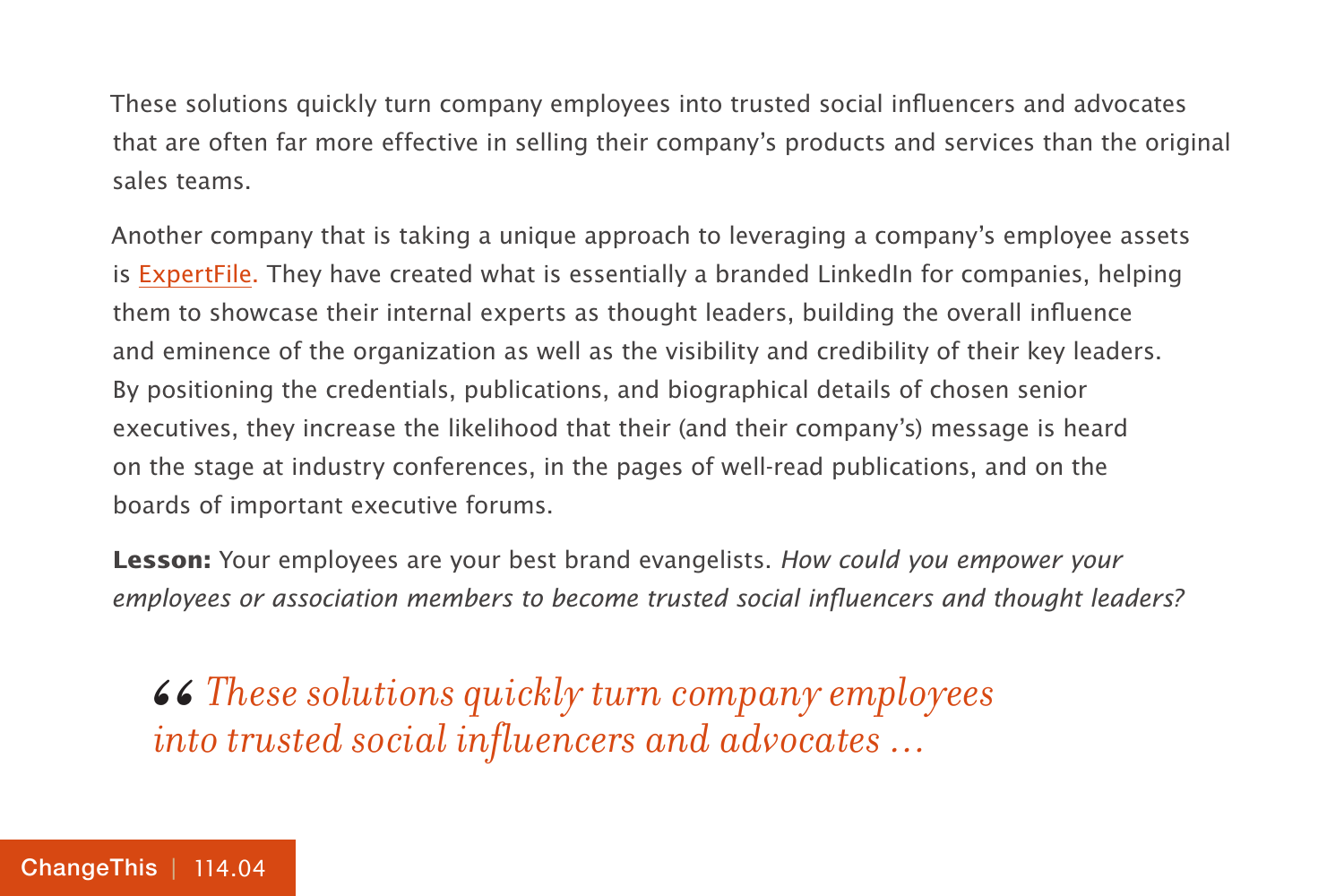### What's Required

No matter which influencer strategy you choose to adopt, here are a few tactics you will want to put in place first in order to be successful.

- **• Know your influencers:** Who are the influencers in your market niche? Develop a list and keep it updated.
- **• Prepare Talking Points:** What are the 3-5 key points you'd like others to understand and how is what you are saying or doing distinctive from your 'competition'.
- **• Match your strategy to your audience and goals:** Rather than adopt a scatter-shot approach, take the time to analyze all 12 of these strategies and match them to where your target audience resides and your individual goals.
- **• Make sure it's win-win:** The right strategy to adopt is one that will be a clear win-win for all involved. Think long term – what's in it for them?
- **• Hire Help:** Don't go it alone. Even if your resources are limited, delegate to others those details that you don't have time for or aren't the best person to manage.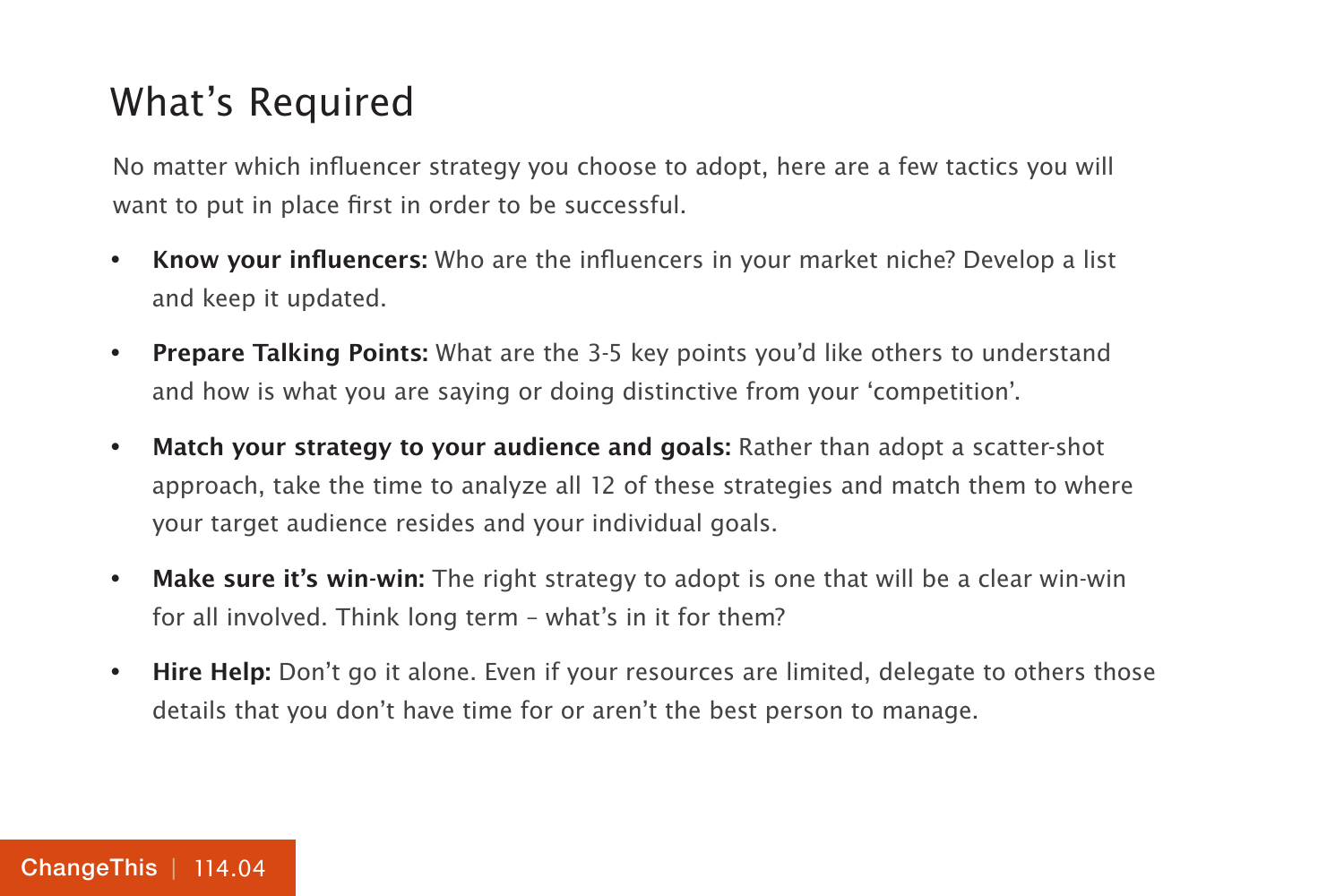- **• Think about the three R's:** Reach (how many people are you reaching?), Relevance (is your message relevant to them?), Resonance (is your message resonating—are they passing it forward to others in their network?)
- **• Track your progress and success:** Create a few milestones and track and celebrate your progress.

#### Be a Thought Leader

Thought leaders are people who can move and inspire others with their innovative ideas, turn those ideas into reality, and then create a dedicated group of friends, fans, and followers to help them replicate and scale those ideas into sustainable change.

**We hope you've been inspired by the stories of thought leaders and thought leading companies from a wide spectrum of industries, and that you've found a few ideas you can implement right away.**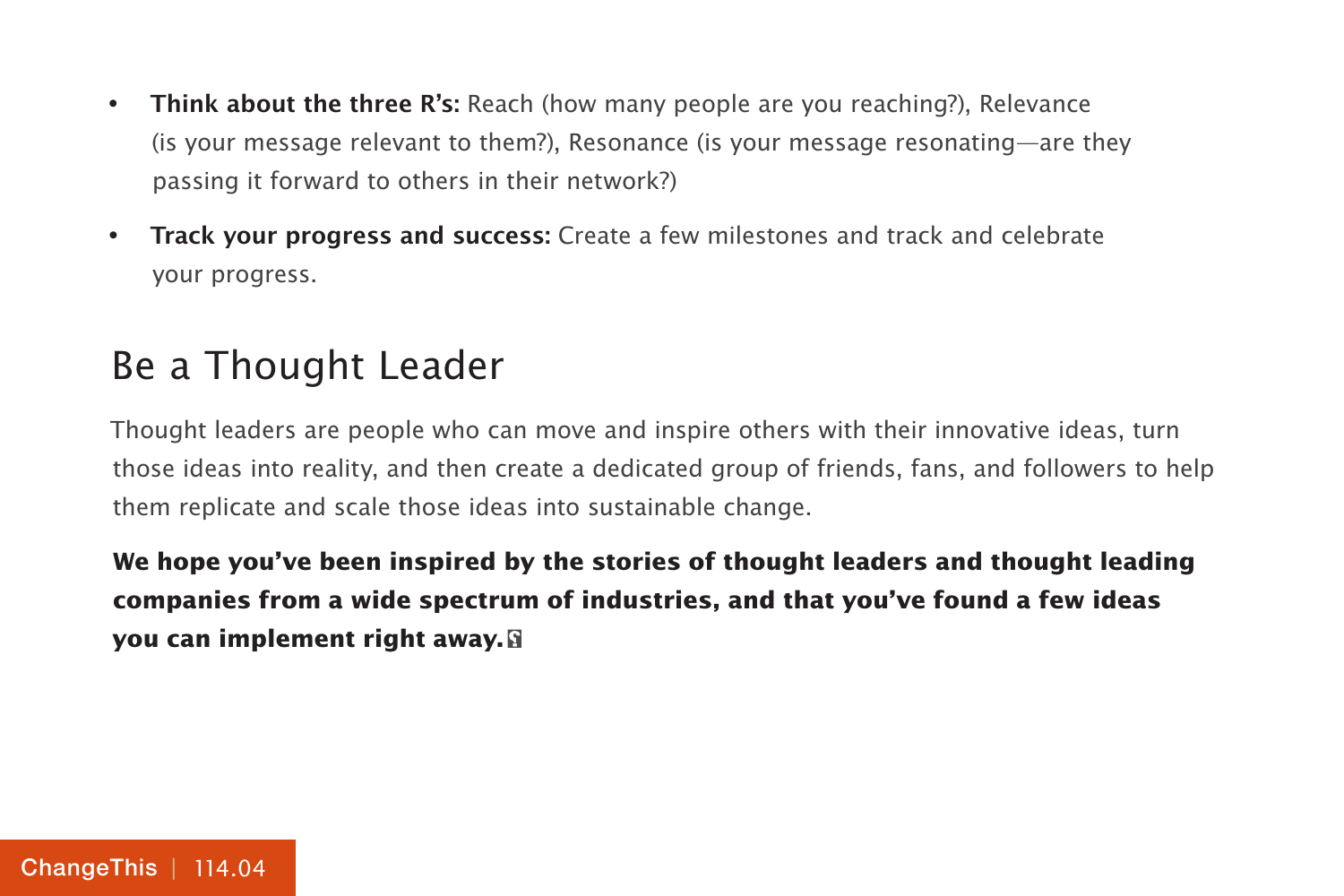### Info



**BUY THE BOOK** | Get more details or buy a copy of [Ready to Be a Thought Leader?](http://800ceoread.com/products/ready_to_be_a_thought_leader-denise_brosseau_guy_kawasaki-english?selected=12193)

**ABOUT THE AUTHOR** | For more ideas on how to build your influence, read Denise Brosseau's book, Ready to Be a Thought Leader?, published by Wiley/ Jossey-Bass. Denise is the CEO of [Thought Leadership Lab,](http://www.thoughtleadershiplab.com/) a boutique professional services firm that specializes in building the visibility, credibility and thought leadership of executives and CEOs. A Stanford MBA, Denise is a serial entrepreneur and the co-founder of [Springboard,](http://www.sb.co) the women's start-up launchpad that has led to over \$6 billion in funding for women entrepreneurs. In 2012, she was honored by the White House as a Champion of Change.

- **→ SEND THIS** | [Pass along a copy](http://www.changethis.com/114.04.ThoughtLeader/email) of this manifesto to others.
- **→ SUBSCRIBE** | Sign up fo[r e-news](http://changethis.com/page/show/e_mail_newsletter) to learn when our latest manifestos are available.

This document was created on February 19, 2014 and is based on the best information available at that time. The copyright of this work belongs to the author, who is solely responsible for the content. This work is licensed under the Creative Commons Attribution-NonCommercial-NoDerivs License. To view a copy of this license, visit [Creative Commons](http://creativecommons.org/licenses/by-nc-nd/2.0/) or send a letter to Creative Commons, 559 Nathan Abbott Way, Stanford, California 94305, USA. Cover image from [Veer.](http://www.veer.com/) You are given the unlimited right to print this manifesto and to distribute it electronically (via email, your website, or any other means). You can print out pages and put them in your favorite coffee shop's windows or your doctor's waiting room. You can transcribe the author's words onto the sidewalk, or you can hand out copies to everyone you meet. You may not alter this manifesto in any way, though, and you may not charge for it.